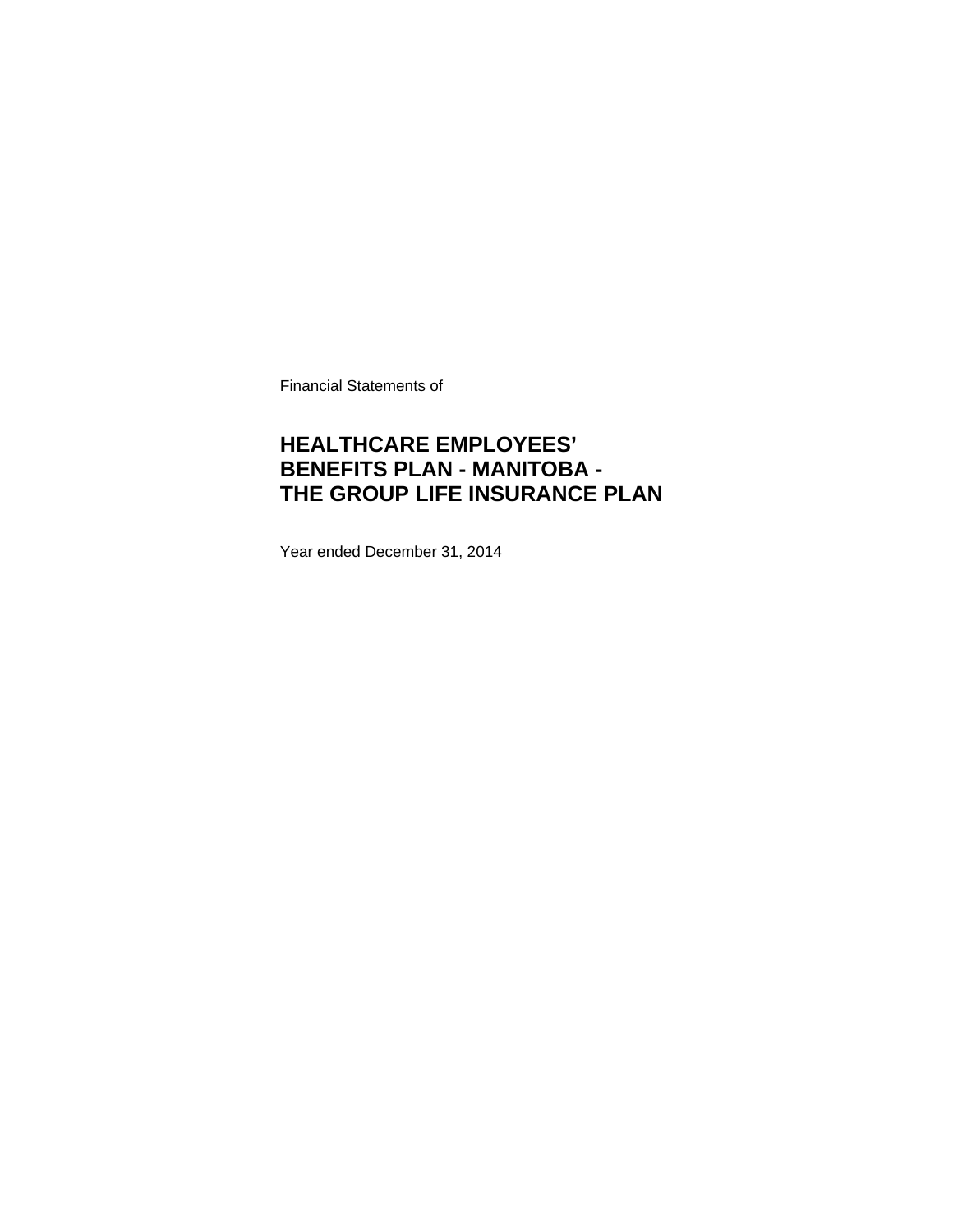

**KPMG LLP** Suite 2000 - One Lombard Place Winnipeg MB R3B 0X3 Canada

 Telephone (204) 957-1770 Fax (204) 957-0808 Internet www.kpmg.ca

## **INDEPENDENT AUDITORS' REPORT**

To the Board of Trustees of Healthcare Employees' Benefits Plan - Manitoba - The Group Life Insurance Plan

Manitoba - The Group Life Insurance Plan, which comprise the statement of financial position as at December 31, 2014, the statements of changes in net assets available for benefits and changes in benefit obligations for the year then ended, and notes, comprising a summary of significant We have audited the accompanying financial statements of Healthcare Employees' Benefits Plan accounting policies and other explanatory information.

## *Management's Responsibility for the Financial Statements*

Management is responsible for the preparation and fair presentation of these financial statements in accordance with Canadian accounting standards for pension plans, and for such internal control as management determines is necessary to enable the preparation of financial statements that are free from material misstatement, whether due to fraud or error.

### *Auditors' Responsibility*

Our responsibility is to express an opinion on these financial statements based on our audit. We conducted our audit in accordance with Canadian generally accepted auditing standards. Those standards require that we comply with ethical requirements and plan and perform the audit to obtain reasonable assurance about whether the financial statements are free of material misstatement.

An audit involves performing procedures to obtain audit evidence about the amounts and disclosures in the financial statements. The procedures selected depend on our judgment, including the assessment of the risks of material misstatement of the financial statements, whether due to fraud or error. In making those risk assessments, we consider internal control relevant to the entity's preparation and fair presentation of the financial statements in order to design audit procedures that are appropriate in the circumstances, but not for the purpose of expressing an opinion on the effectiveness of the entity's internal control. An audit also includes evaluating the appropriateness of accounting policies used and the reasonableness of accounting estimates made by management, as well as evaluating the overall presentation of the financial statements.

We believe that the audit evidence we have obtained is sufficient and appropriate to provide a basis for our audit opinion.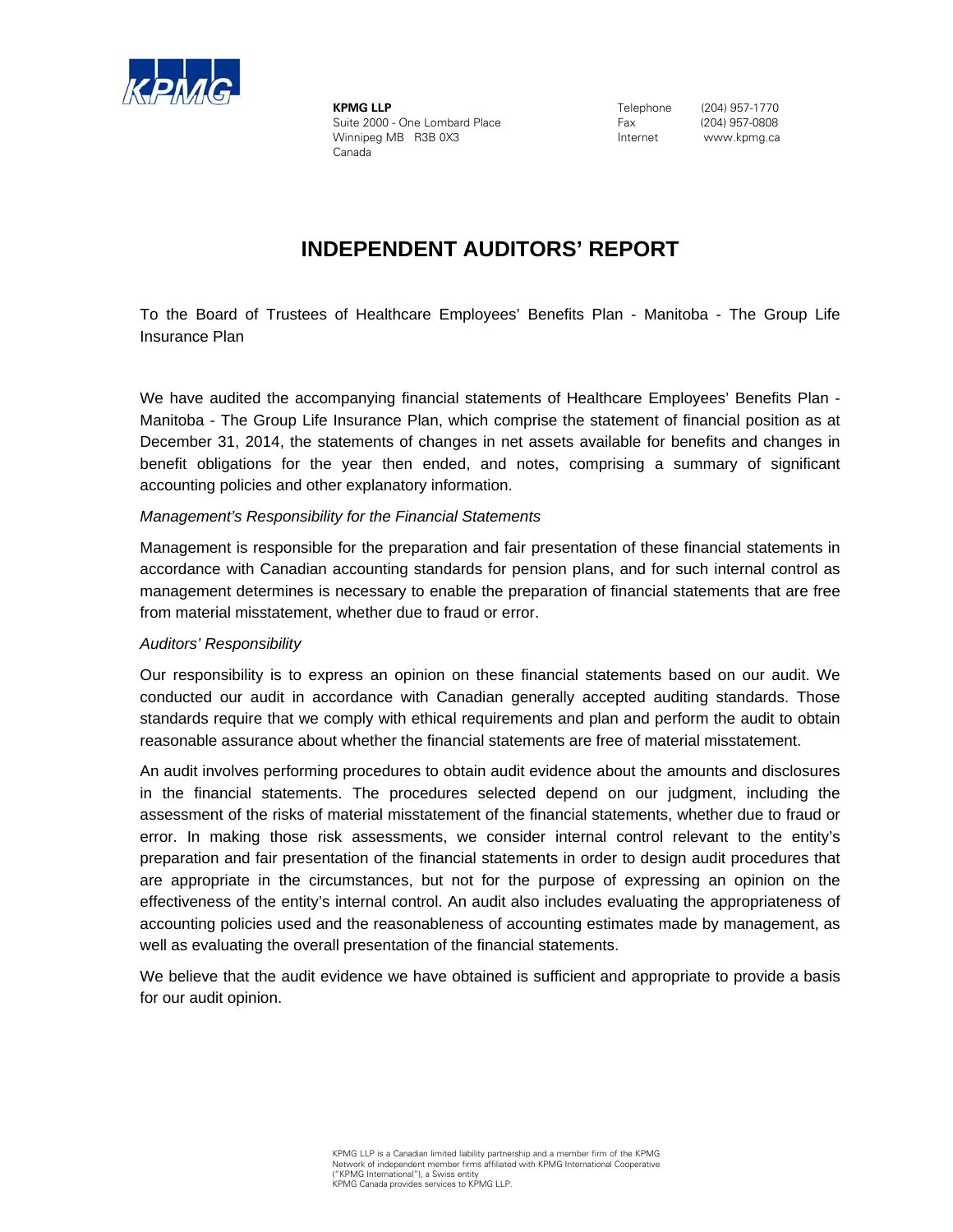

### *Opinion*

In our opinion, the financial statements present fairly, in all material respects, the financial position of Healthcare Employees' Benefits Plan - Manitoba - The Group Life Insurance Plan as at December 31, 2014, and its changes in net assets available for benefits and changes in its benefit obligations for the year then ended in accordance with Canadian accounting standards for pension plans.

 $KPMG$  14P

Chartered Accountants

June 17, 2015 Winnipeg, Canada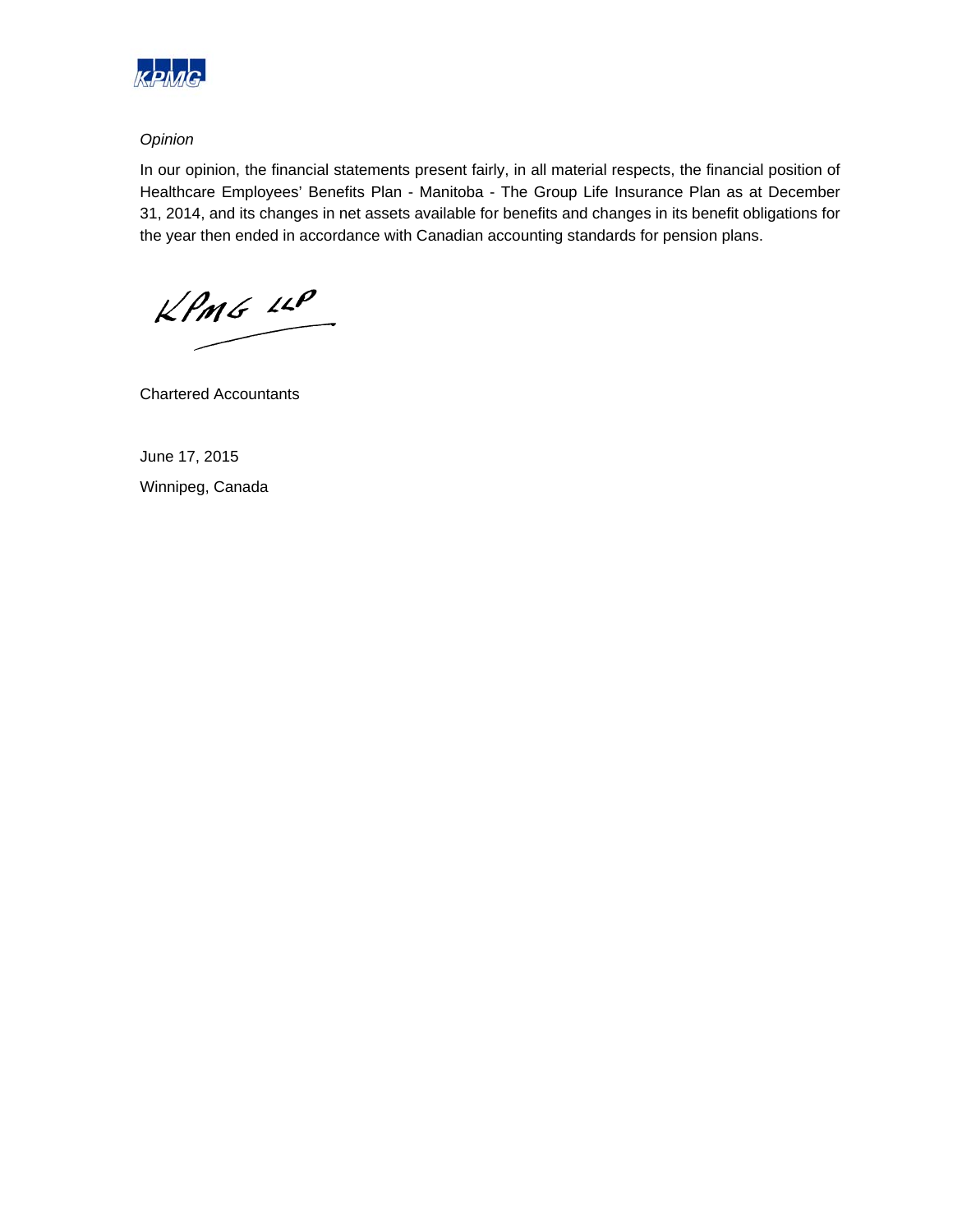Statement of Financial Position

December 31, 2014, with comparative information for 2013

|                                                                                     | <b>Active Plan</b> | Paid-up Plan     | 2014<br>Total      | 2013<br>Total    |
|-------------------------------------------------------------------------------------|--------------------|------------------|--------------------|------------------|
| <b>Assets</b>                                                                       |                    |                  |                    |                  |
| Cash                                                                                | \$<br>2,615,432    | \$<br>163,745    | \$<br>2,779,177    | \$<br>4,942,245  |
| Premiums receivable                                                                 | 961,668            |                  | 961,668            | 833,504          |
| Investments, at fair value (note 3)                                                 | 53,807,605         | 13,023,101       | 66,830,706         | 57,546,736       |
| Prepaid expenses                                                                    | 8,072              |                  | 8,072              | 6,288            |
| Due to (from) plans                                                                 | 550,582            | (550, 582)       |                    |                  |
| Due from The Great-West Life<br>Assurance Company (note 4)                          | 6,816,431          |                  | 6,816,431          | 2,569,981        |
| Total assets                                                                        | \$<br>64,759,790   | \$<br>12,636,264 | \$<br>77,396,054   | \$<br>65,898,754 |
| Liabilities                                                                         |                    |                  |                    |                  |
| Claims payable and accrued<br>liabilities                                           | \$<br>2,328,110    | \$<br>178,008    | \$<br>2,506,118    | \$<br>2,561,581  |
| Government remittances payable                                                      | 220,063            |                  | 220,063            | 107,356          |
| Due to Healthcare Employees'<br>Pension Plan - Manitoba (note 13)                   | 169,320            |                  | 169,320            | 157,248          |
| <b>Total liabilities</b>                                                            | 2,717,493          | 178,008          | 2,895,501          | 2,826,185        |
| Net assets available for benefits                                                   | 62,042,297         | 12,458,256       | 74,500,553         | 63,072,569       |
| Actuarial value of benefit<br>obligations (note 6):                                 |                    |                  |                    |                  |
| Future paid-up insurance                                                            |                    | 10,230,000       | 10,230,000         | 9,453,000        |
| Disability life waiver                                                              | 21,117,000         |                  | 21,117,000         | 18,047,000       |
| Commitment (note 14)                                                                | 21,117,000         | 10,230,000       | 31,347,000         | 27,500,000       |
| Excess of net assets available for<br>benefits over benefit obligations<br>(note 7) | \$<br>40,925,297   | \$<br>2,228,256  | \$<br>43, 153, 553 | \$<br>35,572,569 |

See accompanying notes to financial statements.

Approved by the Trustees:

GUMMU)

\_\_\_\_\_\_\_\_\_\_\_\_\_\_\_\_\_\_\_\_\_\_\_\_\_\_\_\_\_ Vice-Chair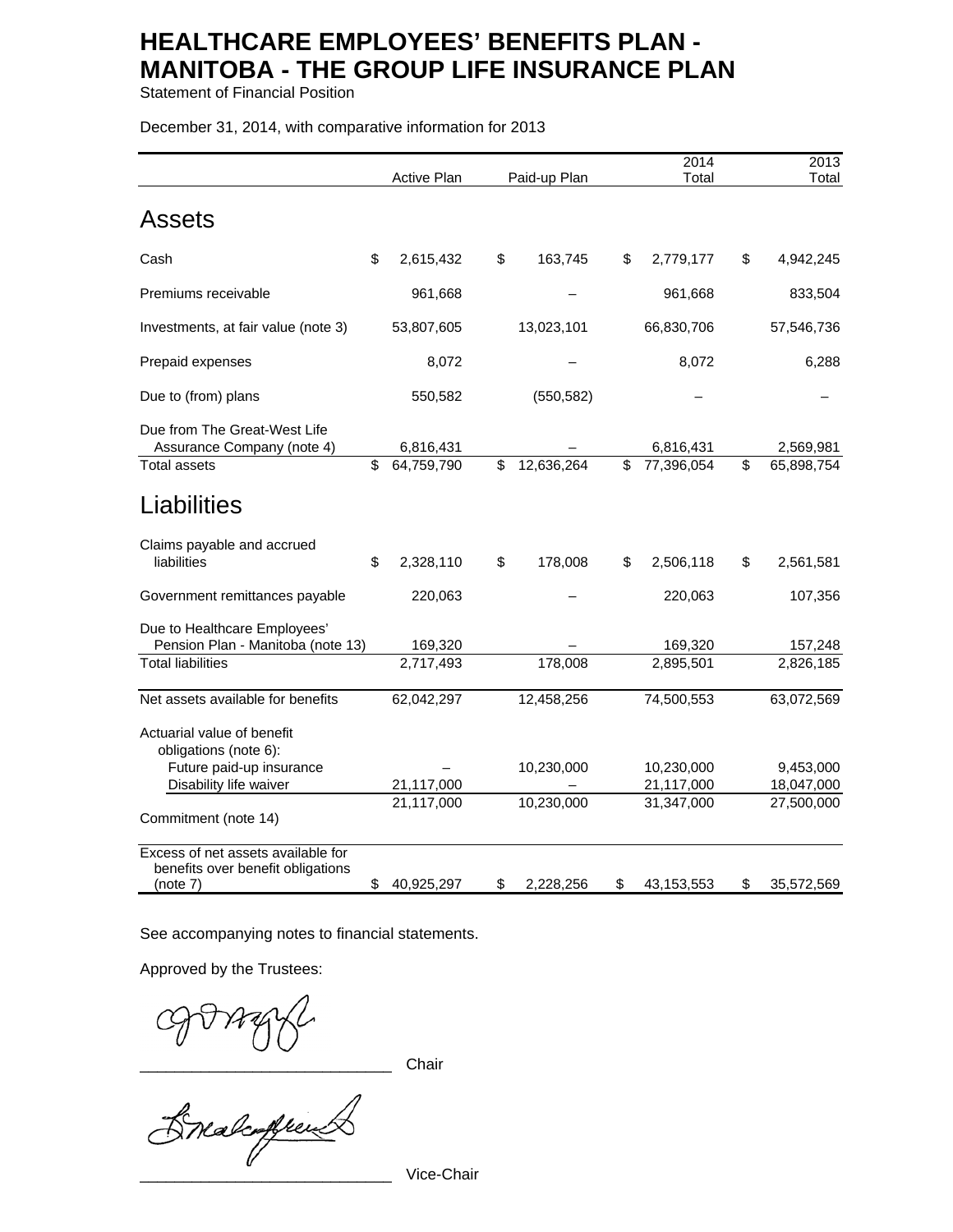Statement of Changes in Net Assets Available for Benefits

|                                    |             |                  | 2014             | 2013             |
|------------------------------------|-------------|------------------|------------------|------------------|
|                                    | Active Plan | Paid-up Plan     | Total            | Total            |
| Increases:                         |             |                  |                  |                  |
| \$<br>Premiums                     | 16,149,155  | \$               | \$<br>16,149,155 | \$<br>14,657,004 |
| Investment income (note 8)         | 2,045,977   | 893,313          | 2,939,290        | 2,033,456        |
| Other interest income              | 44,623      | 3,422            | 48,045           | 28,238           |
| Current period change in           |             |                  |                  |                  |
| fair value of investments          | 3,042,266   | 502,413          | 3,544,679        | 4,421,556        |
|                                    | 21,282,021  | 1,399,148        | 22,681,169       | 21,140,254       |
| Decreases:                         |             |                  |                  |                  |
| Claims incurred                    | 8,242,647   | 383,173          | 8,625,820        | 11,218,247       |
| Administrative expenses            |             |                  |                  |                  |
| (note 9)                           | 2,113,931   | 167,947          | 2,281,878        | 2,104,011        |
| Stop loss premiums [note 11(d)]    | 345,487     |                  | 345,487          | 312,431          |
|                                    | 10,702,065  | 551,120          | 11,253,185       | 13,634,689       |
| Increase in net assets available   |             |                  |                  |                  |
| for benefits                       | 10,579,956  | 848,028          | 11,427,984       | 7,505,565        |
| Net assets available for benefits, |             |                  |                  |                  |
| beginning of year                  | 51,462,341  | 11,610,228       | 63,072,569       | 55,567,004       |
| Net assets available for benefits, |             |                  |                  |                  |
| \$<br>end of year                  | 62,042,297  | \$<br>12,458,256 | 74,500,553<br>\$ | 63,072,569<br>\$ |

Year ended December 31, 2014, with comparative information for 2013

See accompanying notes to financial statements.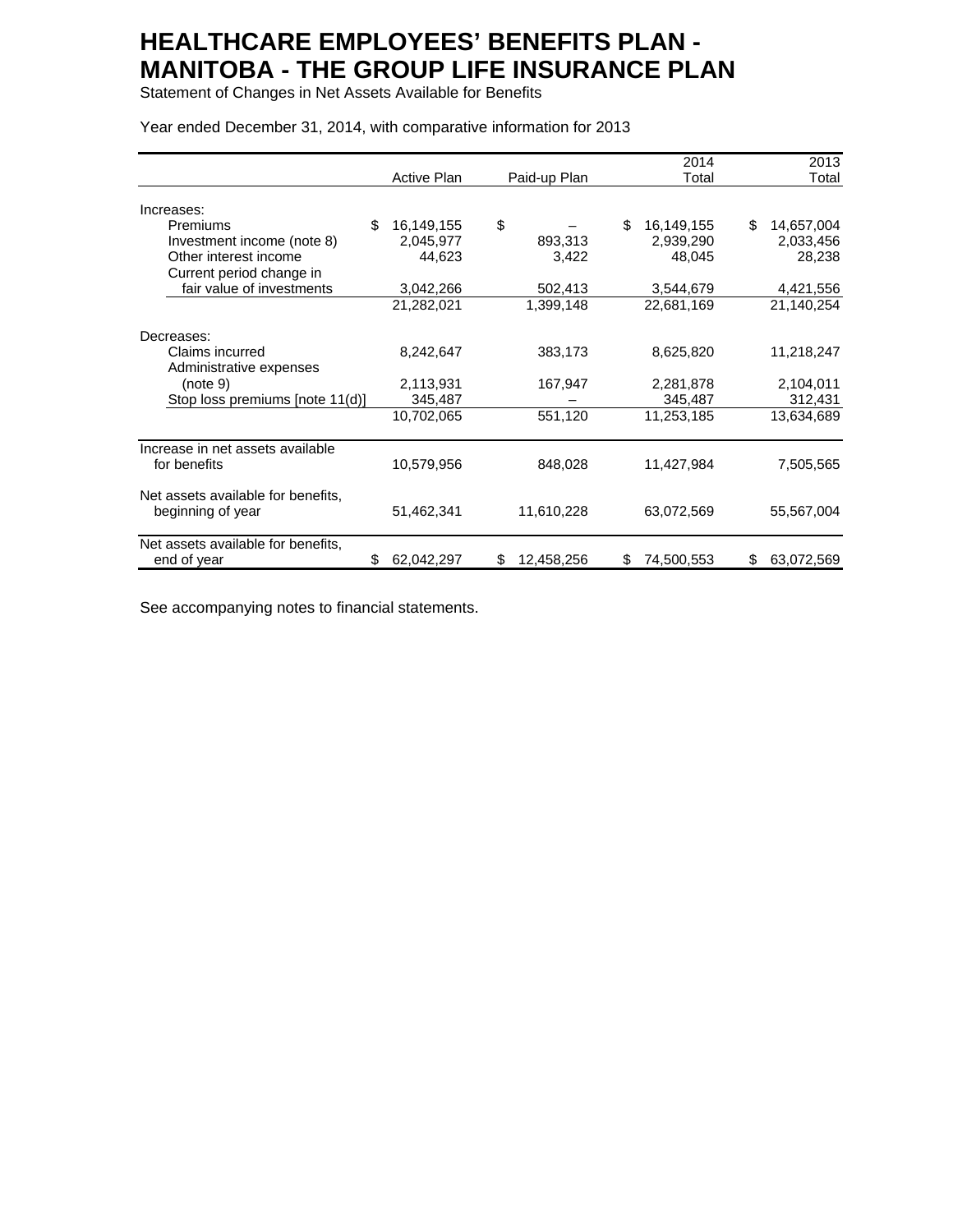Statement of Changes in Benefit Obligations

Year ended December 31, 2014, with comparative information for 2013

|                                                                                                                                                               | Active Plan                  | Paid-up Plan                                                  | 2014<br>Total                                                         | 2013<br>Total                                                |
|---------------------------------------------------------------------------------------------------------------------------------------------------------------|------------------------------|---------------------------------------------------------------|-----------------------------------------------------------------------|--------------------------------------------------------------|
| Actuarial value of benefit                                                                                                                                    |                              |                                                               |                                                                       |                                                              |
| obligations, beginning of year<br>Claims paid<br>Interest accrued on benefits<br>Effect of experience gains and losses<br>Effect of change in valuation basis | 18,047,000<br>S<br>3,070,000 | \$<br>9,453,000<br>(382,000)<br>511,000<br>649,000<br>(1,000) | \$<br>27,500,000<br>S<br>(382,000)<br>511.000<br>649.000<br>3,069,000 | 25,222,000<br>(264,000)<br>509.000<br>(200,000)<br>2,233,000 |
| Actuarial value of benefit<br>obligations, end of year                                                                                                        | 21,117,000                   | 10,230,000                                                    | S<br>31,347,000                                                       | 27,500,000                                                   |

See accompanying notes to financial statements.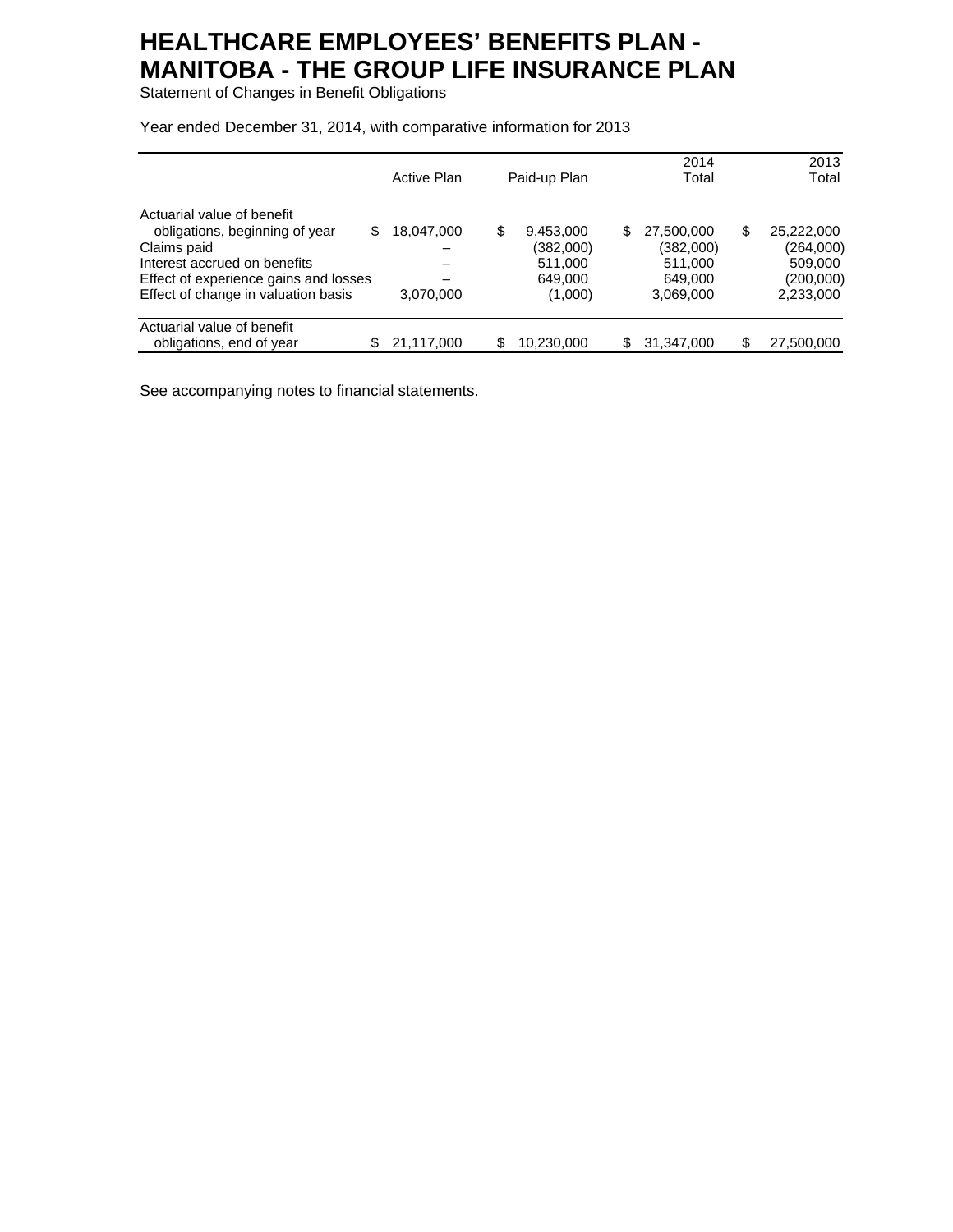Notes to Financial Statements

Year ended December 31, 2014

#### **1. General and description of the Plan:**

The Healthcare Employees' Benefits Plan - Manitoba (HEBP) is jointly trusteed which includes the group life insurance plan (the Plan) for healthcare employees in Manitoba.

The Plan is a trust under the *Income Tax Act.* By virtue of Canada Revenue Agency (CRA) administrative rules, the Plan is viewed as a health and welfare trust and calculates its income for tax purposes under CRA administrative guidelines.

The group life insurance plan provides basic, dependent and family life insurance and accidental death and dismemberment benefits to participating employees. The group life insurance plan is comprised of two plans: the Active Plan and the Paid-up Plan (the Plans). The Active Plan began January 1, 1983 and serves those employees who joined subsequent to that date. The Paid-up Plan is for a closed group of employees who were part of the plan prior to January 1, 1983. Claims administration for these plans is provided by The Great-West Life Assurance Company (Great-West Life).

### **2. Significant accounting policies:**

(a) Basis of preparation:

The Plan follows Canadian accounting standards for pension plans for accounting policies related to its investment portfolio and benefit obligations. In selecting or changing accounting policies that do not relate to its investment portfolio or benefit obligations, the Plan complies on a consistent basis with Canadian accounting standards for private enterprises.

These financial statements are prepared on a going concern basis and present the aggregate financial position of the Plan as a separate financial reporting entity, independent of the participating employers and members. Only the assets and obligations to members eligible to participate in the Plan have been included in these financial statements. These financial statements do not portray the funding requirements of the Plan or the benefit security of the individual plan members.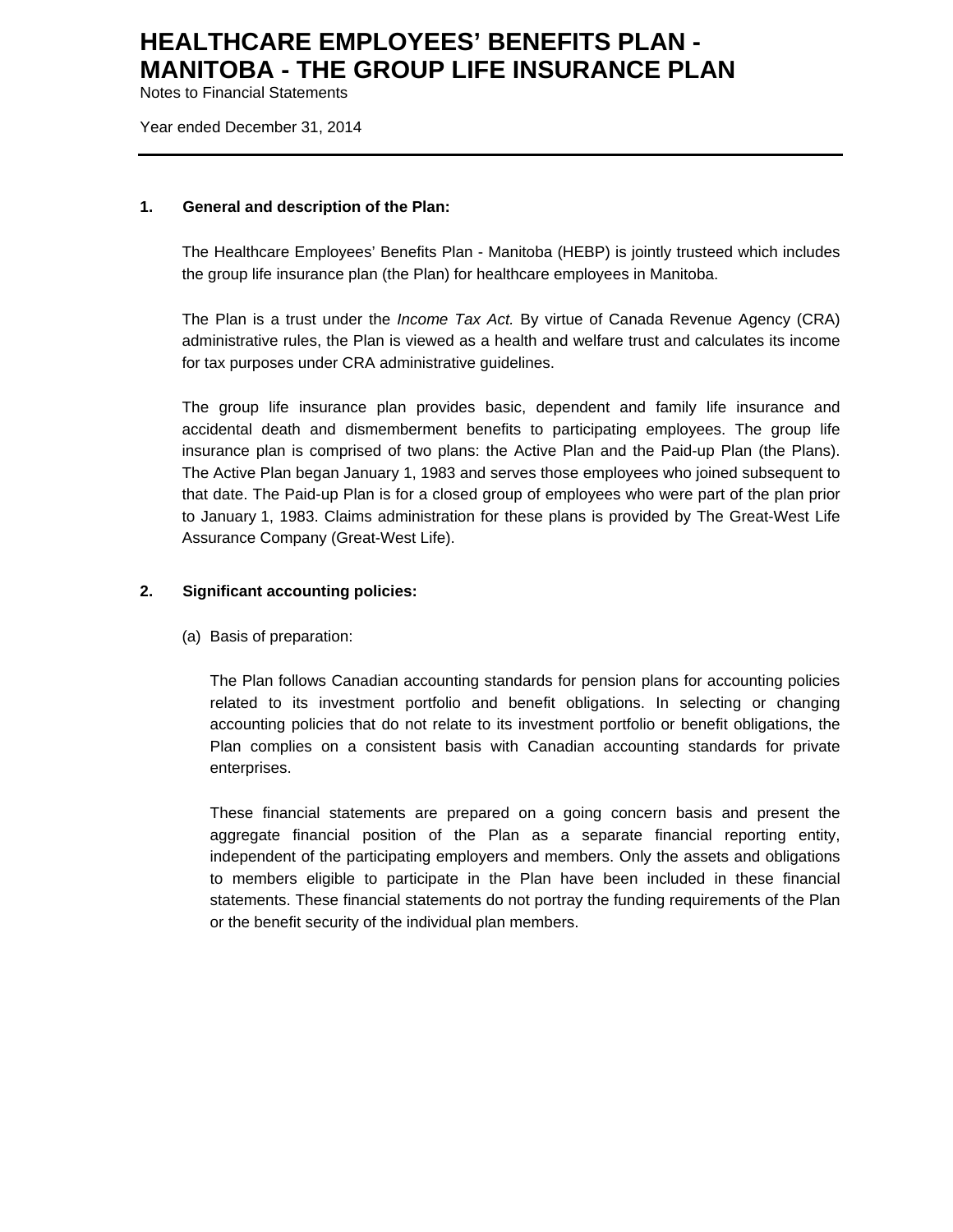Notes to Financial Statements (continued)

Year ended December 31, 2014

### **2. Significant accounting policies (continued):**

(b) Financial instruments:

Financial instruments are recorded at fair value on initial recognition. Freestanding derivative instruments that are not in a qualifying hedging relationship, cash and investments are subsequently measured at fair value. All other financial instruments are subsequently measured at cost or amortized cost, unless management has elected to carry the instruments at fair value. The Plan has elected not to carry any such financial instruments at fair value.

Transaction costs incurred on the acquisition of financial instruments measured subsequently at fair value are expensed as incurred. All other financial instruments are adjusted by transaction costs incurred on acquisition and financing costs. These costs are amortized using the straight-line method.

(c) Fair value measurement:

Fair value is the amount for which an asset could be exchanged, or a liability settled, between knowledgeable, willing parties in an arm's length transaction on the measurement date. The Plan uses closing market price for fair value measurement.

When available, the Plan measures the fair value of an instrument using quoted prices in an active market for that instrument. A market is regarded as active if quoted prices are readily and regularly available and represent actual and regularly occurring market transactions on an arm's length basis.

If a market for a financial instrument is not active, then the Plan establishes fair value using a valuation technique. Valuation techniques include using recent arm's length transactions between knowledgeable, willing parties (if available), reference to the current fair value of other instruments that are substantially the same, discounted cash flow analyses and option pricing models.

All changes in fair value, other than interest and dividend income, are recognized in the statement of changes in net assets available for benefits as part of the current period change in fair value of investments.

The equity, bond and real estate pooled funds are recorded at fair values established by the respective fund trustee.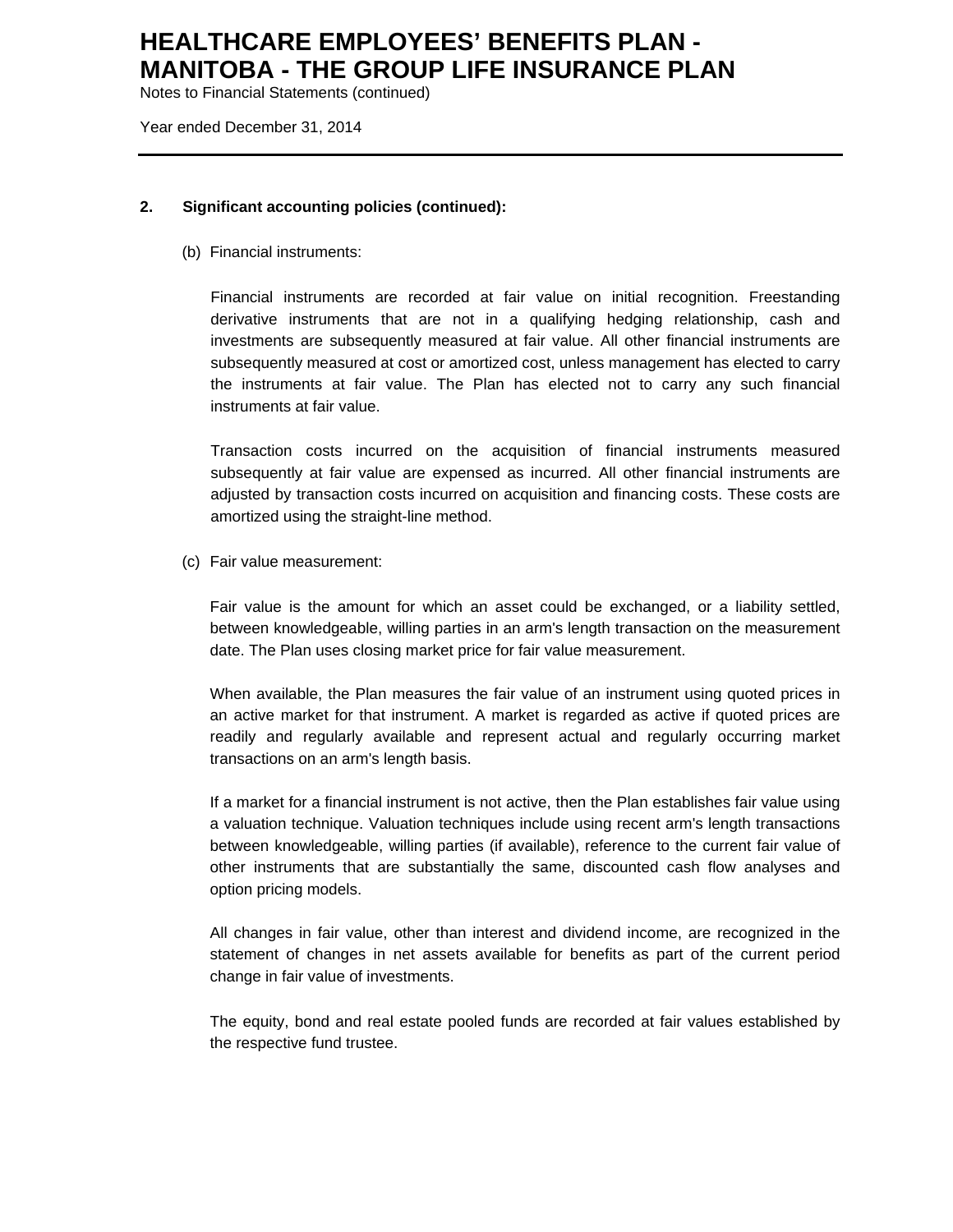Notes to Financial Statements (continued)

Year ended December 31, 2014

### **2. Significant accounting policies (continued):**

(d) Foreign currency transactions and balances:

Transactions in foreign currencies are translated into Canadian dollars at the exchange rate at the dates of the transactions. Monetary assets and liabilities denominated in foreign currencies at the reporting date are retranslated into Canadian dollars at the exchange rate at that date.

Foreign currency differences arising on retranslation are recognized in the statement of changes in net assets available for benefits within current period change in fair value of investments.

- (e) Investment transactions and income recognition:
	- (i) Investment transactions:

Investment transactions are accounted for on a trade date basis.

(ii) Income recognition:

Investment income includes interest and dividend income. Investment income has been accrued as reported by the issuer of the pooled funds.

(f) Premiums:

Premiums recorded in the statement of changes in net assets available for benefits include the employees' and employers' share of the premiums required for the group life insurance coverage. Premiums are recorded on an accrual basis.

(g) Claims:

 Claims are recorded in the period in which they are paid or payable. Any claims not paid at fiscal year-end are reflected in claims payable and accrued liabilities.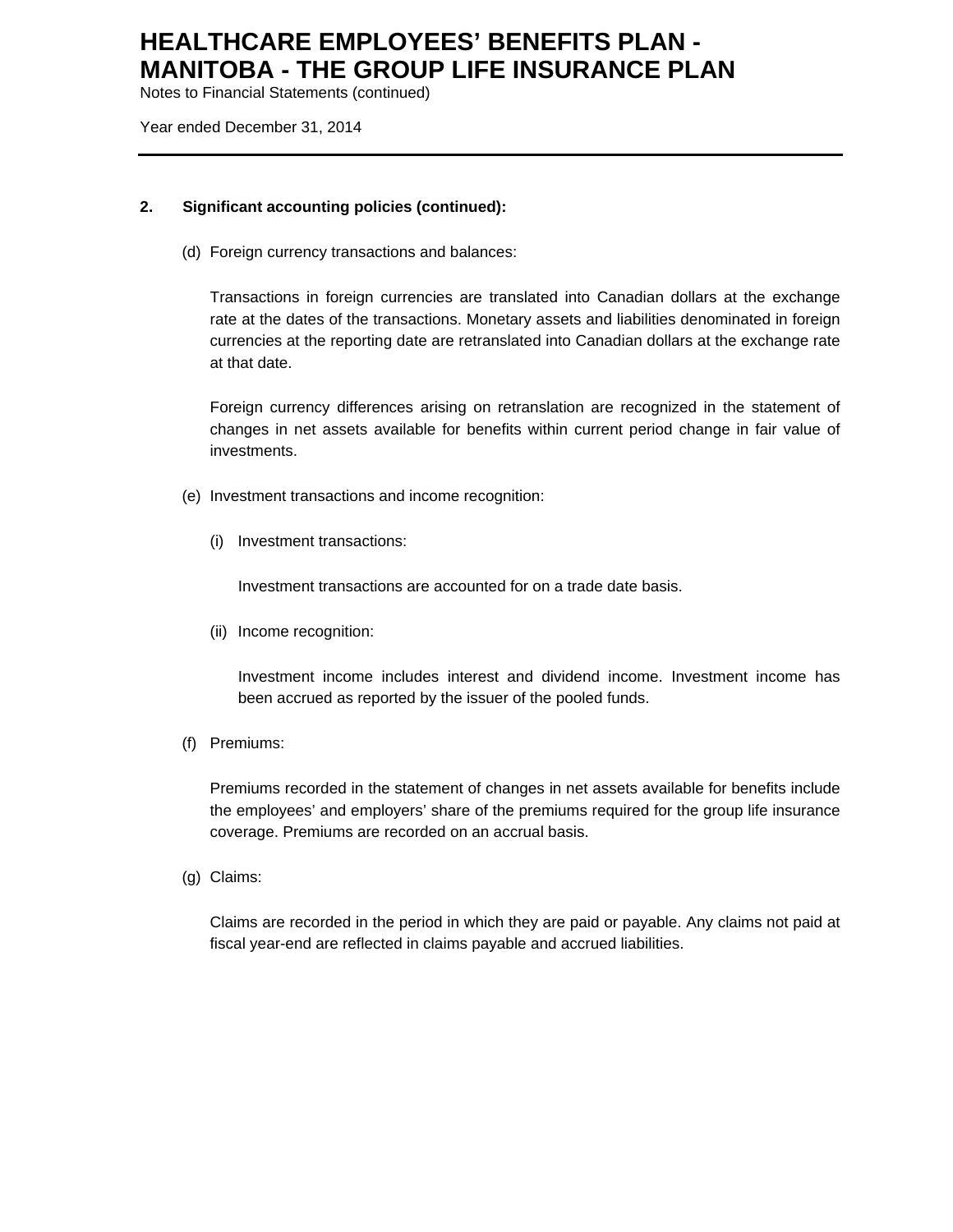Notes to Financial Statements (continued)

Year ended December 31, 2014

### **2. Significant accounting policies (continued):**

(h) Use of estimates:

The preparation of financial statements requires management to make estimates and assumptions that affect the reported amounts of assets and liabilities, the disclosure of contingent assets and liabilities at the date of the financial statements and the reported amounts of increases and decreases in net assets during the year. Significant items subject to such estimates and assumptions include the determination of the actuarial value of benefit obligations. Actual results could differ from those estimates.

(i) Change in accounting policy:

In May 2013, Canada's Accounting Standards Board issued revised accounting standards for entities with defined benefit and defined contribution plans, effectively replacing CPA Canada Handbook Section 3461 - *Employee Future Benefits* with Section 3462 - *Employee Future Benefits.* The new accounting standard eliminates the deferral and amortization approach to accounting for employee future benefits and requires plan assets and obligations to be measured as of the date of the statements of financial position. The Plan adopted the new standard effective January 1, 2014. The adoption of the new standard has not had a material impact on the Plan's financial statements.

#### **3. Investments:**

|                                                                      | Active<br>Plan                          | Paid-up<br>Plan                            | 2014<br>Total                           | 2013<br>Total                           |
|----------------------------------------------------------------------|-----------------------------------------|--------------------------------------------|-----------------------------------------|-----------------------------------------|
| Equity pooled funds<br>Bond pooled funds<br>Real estate pooled funds | \$21,701,238<br>25,027,454<br>7,078,913 | 6,829,243<br>\$.<br>4,266,495<br>1,927,363 | \$28,530,481<br>29,293,949<br>9,006,276 | \$25,515,840<br>26,391,349<br>5,639,547 |
|                                                                      | \$53,807,605                            | \$13,023,101                               | \$66,830,706                            | \$57,546,736                            |

The investments of the Plan are in equity, bond and real estate pooled funds which yielded rates of return as follows: Active Plan - return of 10.7 percent (2013 - 11.3 percent), Paid-up Plan - return of 12 percent (2013 - 18.8 percent).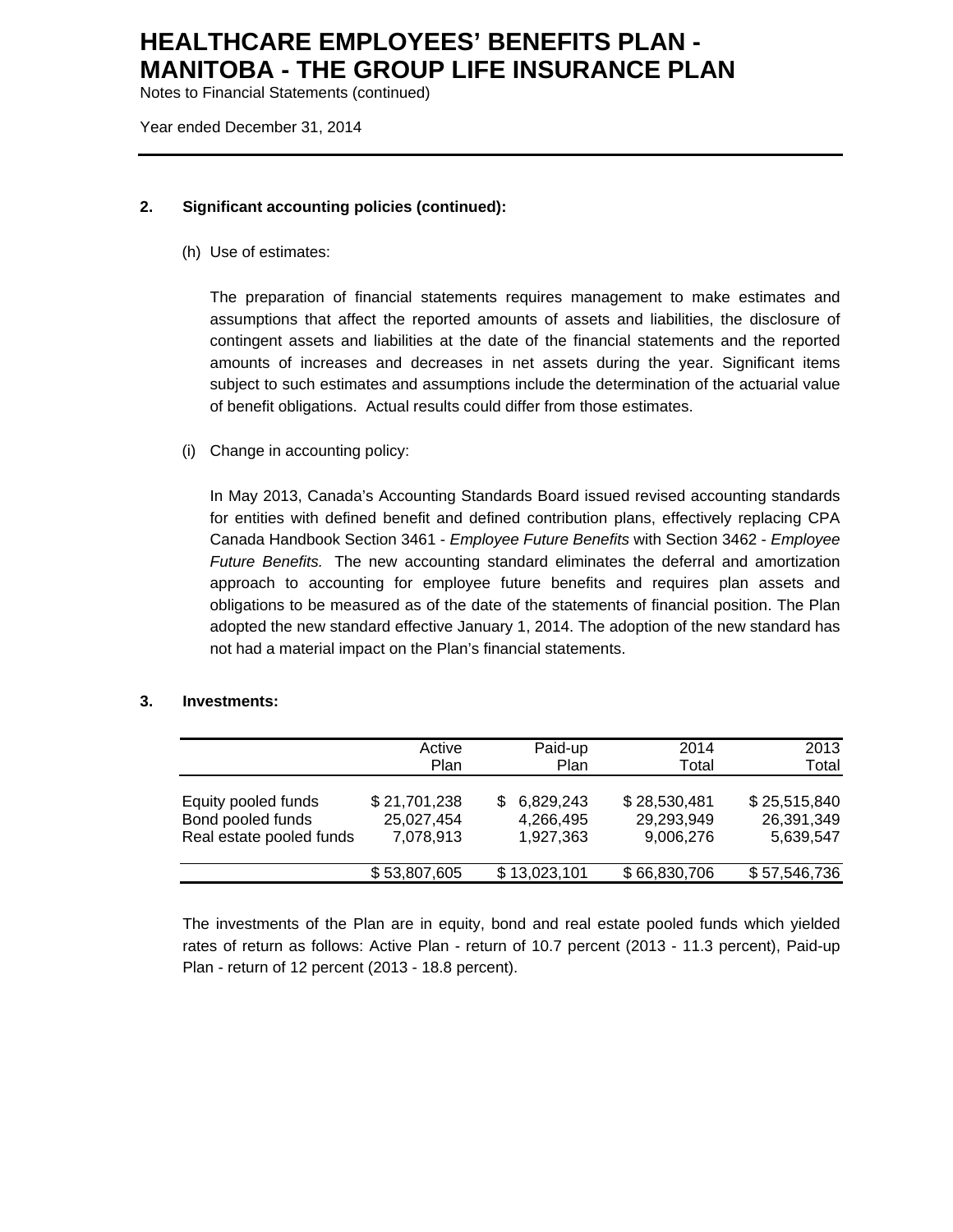Notes to Financial Statements (continued)

Year ended December 31, 2014

### **4. Due from The Great-West Life Assurance Company:**

The amount due from The Great-West Life Assurance Company represents funds held by The Great-West Life Assurance Company as a reserve for claim fluctuations and accumulated annual claims experience.

Interest was earned on the amount due from The Great-West Life Assurance Company in the amount of 0.25 percent (2013 - 0.25 percent).

### **5. Role of the actuaries:**

The actuaries have been appointed pursuant to the Trust Agreement. With respect to the preparation of financial statements, the actuaries have been engaged to carry out estimations of the Plan's future paid-up insurance and disability life waiver to the members. The estimations are made in accordance with accepted actuarial practice and reported thereon to the Board of Trustees. In performing the estimation of the liabilities, which are by their nature inherently variable, assumptions are made as to the investment rate of return, mortality, retirement and termination rates and salary increments in the future.

#### **6. Benefit obligations:**

(a) Future paid-up insurance:

The computation of the obligation for future paid-up insurance is performed at least every three years by Eckler Ltd., an independent actuary. The most recent actuarial valuation indicated that at December 31, 2014 the assets of the Paid-up Plan exceeded the actuarially computed liability for future obligations by approximately \$2,229,000 (2013 - \$2,157,000). The next actuarial valuation will be prepared as at December 31, 2015.

The assumptions used in determining the actuarial present value of the obligation for future paid-up insurance are management's best estimate and were developed by reference to expected long-term market conditions. Two significant long-term actuarial assumptions used in the valuation were:

- (i) the salary escalation rate was assumed to be 3.5 percent for 2014 (2013 3.5 percent) annually;
- (ii) the asset rate of return and discount rate were assumed to be 5.0 percent (2013 5.5 percent).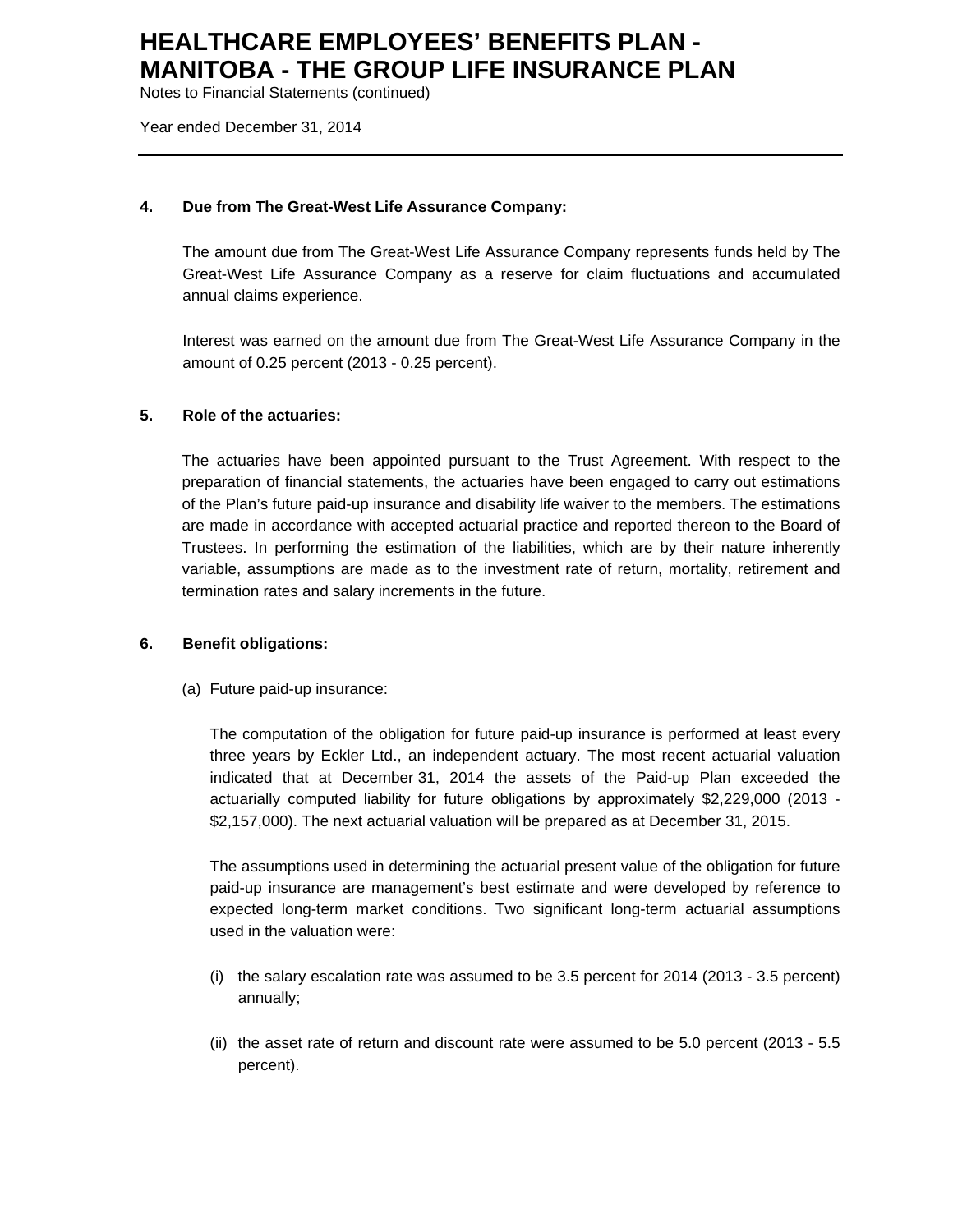Notes to Financial Statements (continued)

Year ended December 31, 2014

### **6. Benefit obligations (continued):**

In addition, the actuarial valuation reflects assumptions with regard to mortality, retirement and termination rates.

Since there is no intention of extinguishing the future paid-up insurance obligation in the near term, the obligation is calculated by using the going concern actuarial basis. As underlying conditions change over time, management's best estimate assumptions may also change, which could cause a material change in the actuarial value of the obligation for future paid-up insurance.

(b) Disability life waiver:

The obligation for disability life waiver represents the present value of future life insurance claims for members on disability and the present value of future life insurance payments for unreported claims of disabled members and has been estimated, using the experience tables of the November 2001 Group Life Waiver Study prepared by the Canadian Institute of Actuaries and a discount rate of 1.98 percent (2013 - 2.50 percent), in the amount of \$21,117,000 (2014 - \$18,047,000). The calculation of the obligation for disability life waiver has been completed by Morneau Shepell, an independent actuary, as at December 31, 2014. The next actuarial calculation will be prepared as at December 31, 2015.

### **7. Excess of net assets available for benefits over benefit obligations:**

The Board of Trustees has approved the establishment of contribution stabilization reserves and investment reserves. The contribution stabilization reserves have been established at amounts equal to 50 percent of the current year's premiums. The investment reserves have been established at amounts equal to 10 percent of the market value of the investments, for each of the Active Plan and Paid-up Plan. At December 31, 2014, the Board of Trustees has restricted \$12,500,000 (2013 - \$11,100,000) and \$1,300,000 (2013 - \$1,200,000) in the Active Plan and Paid-up Plan, respectively, of the excess of net assets available for benefits over benefit obligations for these reserves.

#### **8. Investment income:**

|                                                                      | Active<br>Plan                      |    | Paid-up<br>Plan              |   | 2014<br>Total                     | 2013<br>Total          |
|----------------------------------------------------------------------|-------------------------------------|----|------------------------------|---|-----------------------------------|------------------------|
| Equity pooled funds<br>Bond pooled funds<br>Real estate pooled funds | \$<br>944,026<br>934,796<br>167,155 | \$ | 707,014<br>143,224<br>43.075 | S | 1,651,040<br>1,078,020<br>210.230 | 1,021,661<br>1,011,795 |
|                                                                      | 2.045.977                           | S  | 893,313                      |   | 2,939,290                         | 2,033,456              |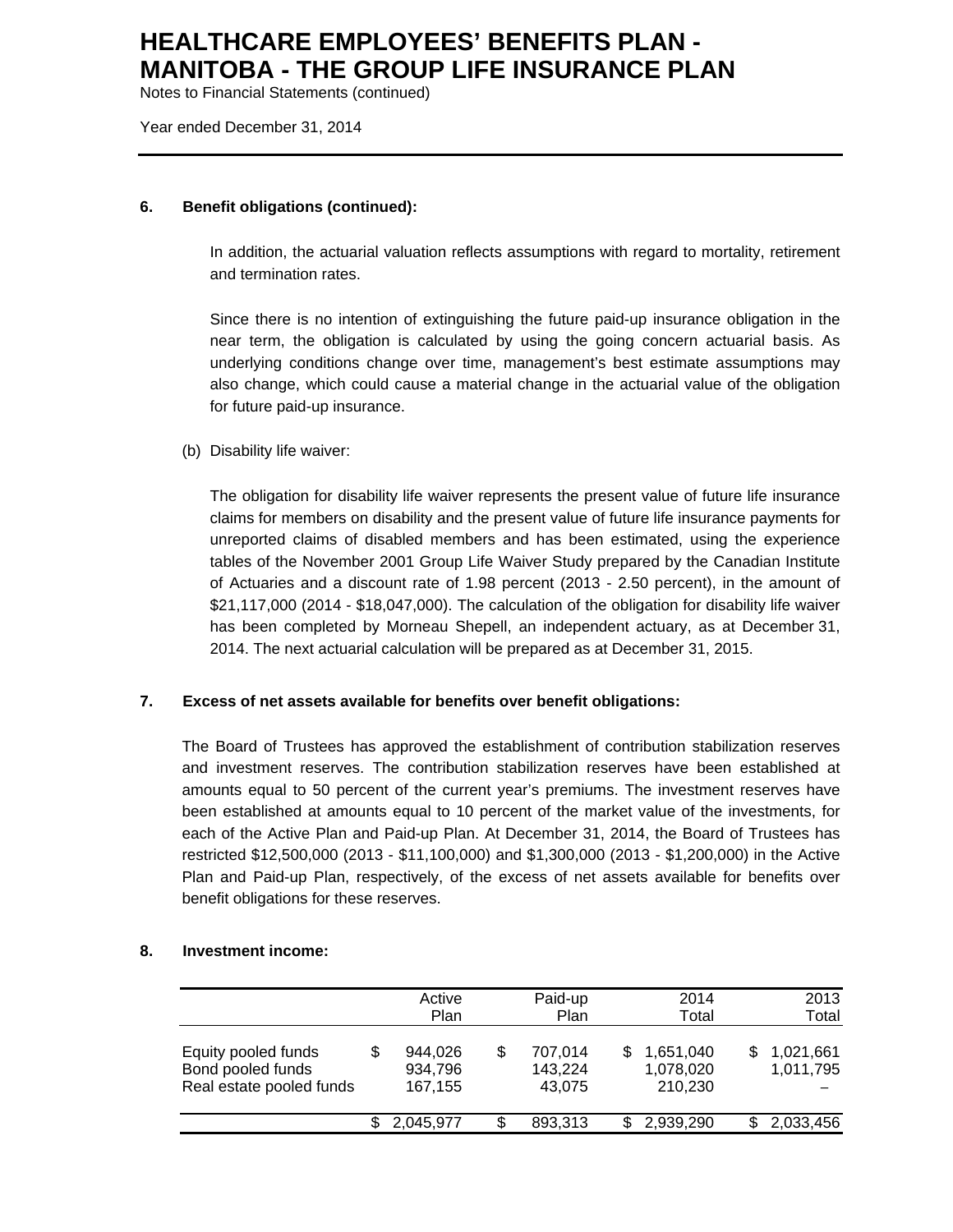Notes to Financial Statements (continued)

Year ended December 31, 2014

### **9. Administrative expenses:**

|                                               | Active<br>Plan       | Paid-up<br>Plan  |   | 2014<br>Total        |   | 2013<br>Total        |
|-----------------------------------------------|----------------------|------------------|---|----------------------|---|----------------------|
| Investment manager fees \$<br>Administrative: | 185.030              | \$<br>53.937     | S | 238.967              | S | 178.722              |
| <b>Great West Life</b><br>HEBP (note 13)      | 488,227<br>1,440,674 | 6,379<br>107,631 |   | 494,606<br>1,548,305 |   | 527,806<br>1,397,483 |
|                                               | 2,113,931            | \$<br>167.947    | S | 2,281,878            |   | 2,104,011            |

The details of HEBP administrative expenses are as follows:

|                               | 2014            |   | 2013      |
|-------------------------------|-----------------|---|-----------|
| Salaries and benefits         | 1,143,226<br>S. | S | 856,876   |
| Trustee and custodial fees    | 16,257          |   | 11,078    |
| <b>Actuarial fees</b>         | 29,844          |   | 7,393     |
| Audit fees                    | 5,970           |   | 5,486     |
| Legal fees                    | 21.925          |   | 109,424   |
| Other administrative expenses | 330,813         |   | 407,226   |
|                               | 1,548,305       | S | 1,397,483 |

#### **10. Capital management:**

The main objective of the Plan is to sustain a certain level of net assets, including internally restricted funds, in order to meet the obligations of the Plan. The Plan fulfills its primary objective by adhering to specific investment policies outlined in its Statement of Investment Policies and Procedures (the SIPP), which is reviewed annually by the Plan. The Plan manages net assets by engaging knowledgeable investment managers who are charged with the responsibility of investing existing funds and new funds (current year's employee and employer contributions) in accordance with the approved SIPP. Increases in net assets are a direct result of investment income generated by investments held by the Plan and contributions into the Plan by eligible employees and by the employers. The main use of net assets is for benefit payments to eligible Plan members.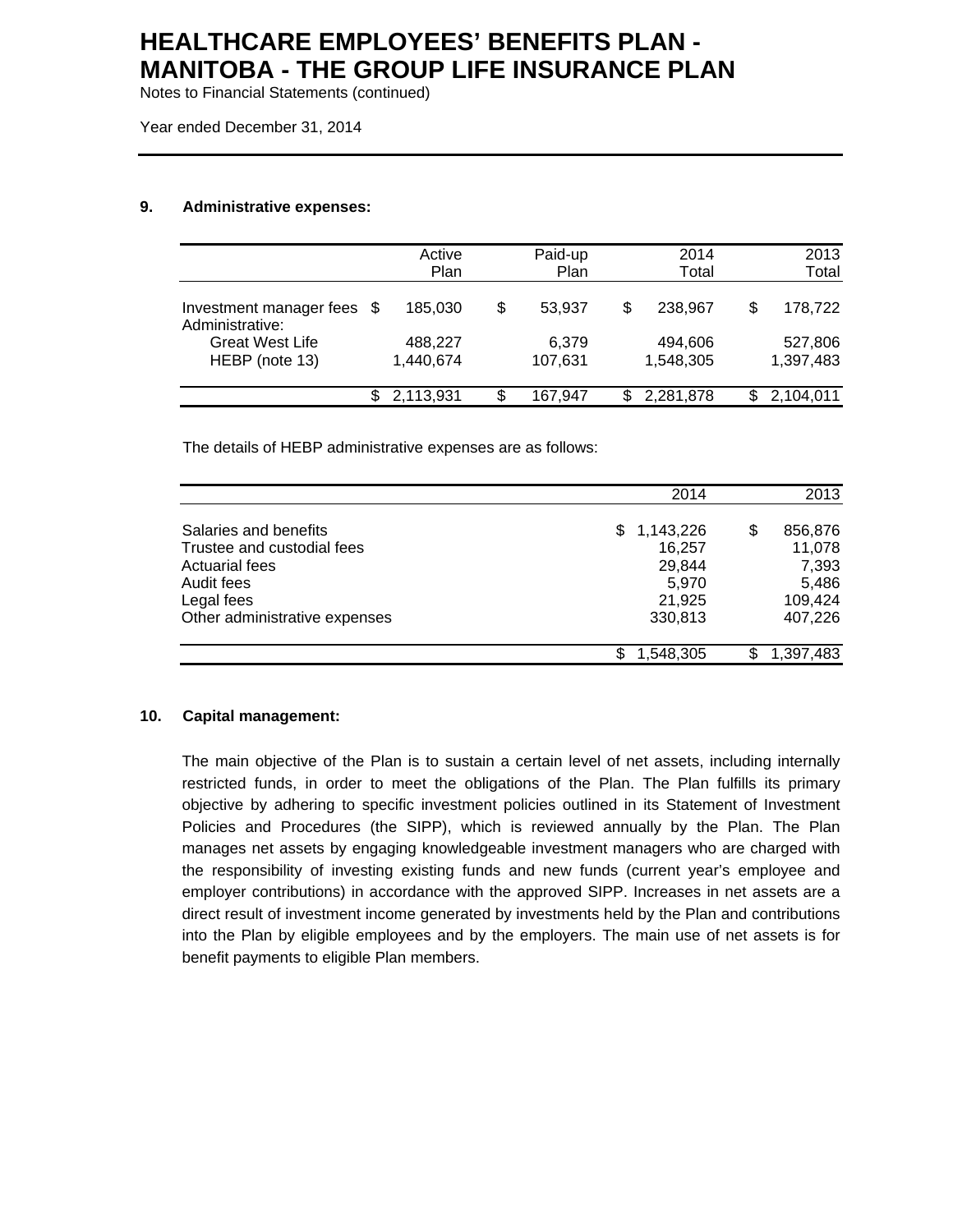Notes to Financial Statements (continued)

Year ended December 31, 2014

### **11. Risk management:**

- (a) Market risk:
	- (i) Interest rate risk:

Interest rate risk arises from the possibility that changes in interest rates will affect future cash flows or fair values of financial instruments. The Plan's fixed income investments are exposed to the risk that the value of interest-bearing investments will fluctuate due to changes in the level of market interest rates. The Plan's exposure to interest rate risk is concentrated in its investment in the bond pooled funds. To properly manage the Plan's interest rate risk, appropriate guidelines on the weighting and duration for fixed income investments are set and monitored.

The remaining terms to contractual maturity of fixed income investments at December 31 are as follows:

|                                       | 2014                     | 2013                     |
|---------------------------------------|--------------------------|--------------------------|
| One to five years<br>After five years | 13,770,715<br>15,523,234 | 13,255,477<br>13,135,872 |
| Total market value                    | 29,293,949               | 26,391,349               |

As at December 31, 2014, if the prevailing interest rates were raised or lowered by 100 basis points, with all other factors held constant, net assets would likely have decreased or increased, respectively, by approximately \$2,879,000 (2013 - \$1,598,000). The Plan's interest rate sensitivity was determined based on portfolio weighted duration.

(ii) Foreign currency risk:

Foreign currency exposure arises from the Plan's investment in equity and bond pooled funds, which hold investments denominated in U.S. currency. Fluctuations in the relative value of the Canadian dollar against this currency can result in a positive or negative effect on the fair value of investments. The Plan's foreign currency risk is monitored by the investment manager on a quarterly basis.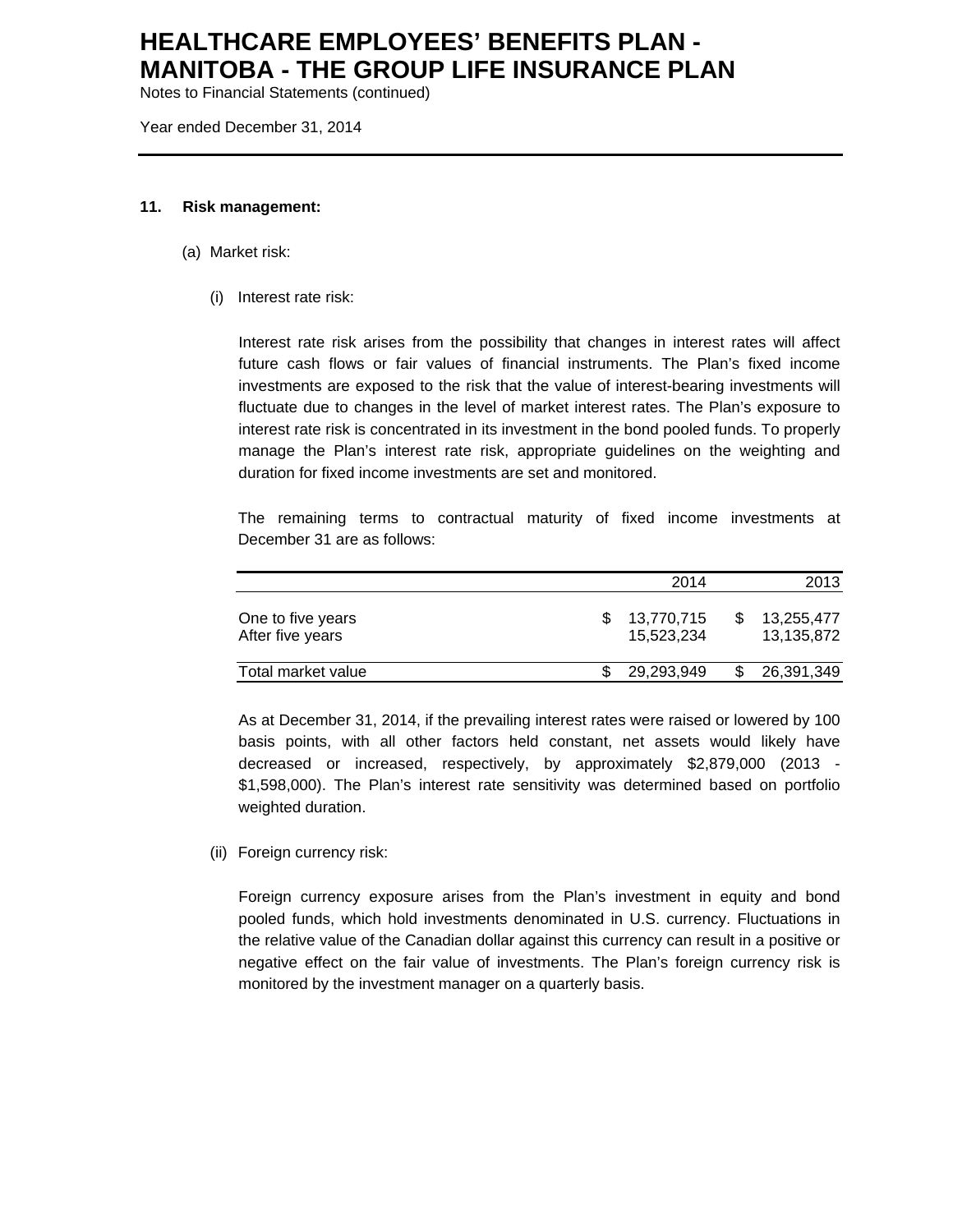Notes to Financial Statements (continued)

Year ended December 31, 2014

#### **11. Risk management (continued):**

The Plan's exposure in investments to foreign currencies to Canadian dollars is shown below:

| As at December 31, 2014 |                             | Actual currency<br>exposure | %            |
|-------------------------|-----------------------------|-----------------------------|--------------|
|                         |                             |                             |              |
| Canadian<br>US dollar   | \$                          | 48,948,266<br>17,882,440    | 73.2<br>26.8 |
|                         | \$                          | 66,830,706                  | 100.0        |
|                         |                             |                             |              |
| As at December 31, 2013 | Actual currency<br>exposure |                             | %            |
| Canadian<br>US dollar   | \$                          | 41,340,683<br>16,206,053    | 71.8<br>28.2 |
|                         | \$                          | 57,546,736                  | 100.0        |

A 10 percent increase or decrease in exchange rates, with all other variables held constant, would result in a charge in unrealized gains (losses) of \$1,788,000 (2013 - \$1,621,000).

#### (iii) Other price risk:

The Plan's investments in equity pooled funds are sensitive to market fluctuations. To properly manage the Plan's other price risk, appropriate guidelines on asset diversification to address specific security, geographic, sector and investment manager risks are set by the Board of Trustees and monitored by the investment managers on a quarterly basis. As at December 31, 2014 a decline of 10 percent in equity values, with all other variables held constant, would have impacted the Plan's equity investments by an approximate unrealized loss of \$2,853,000 (2013 - \$2,552,000).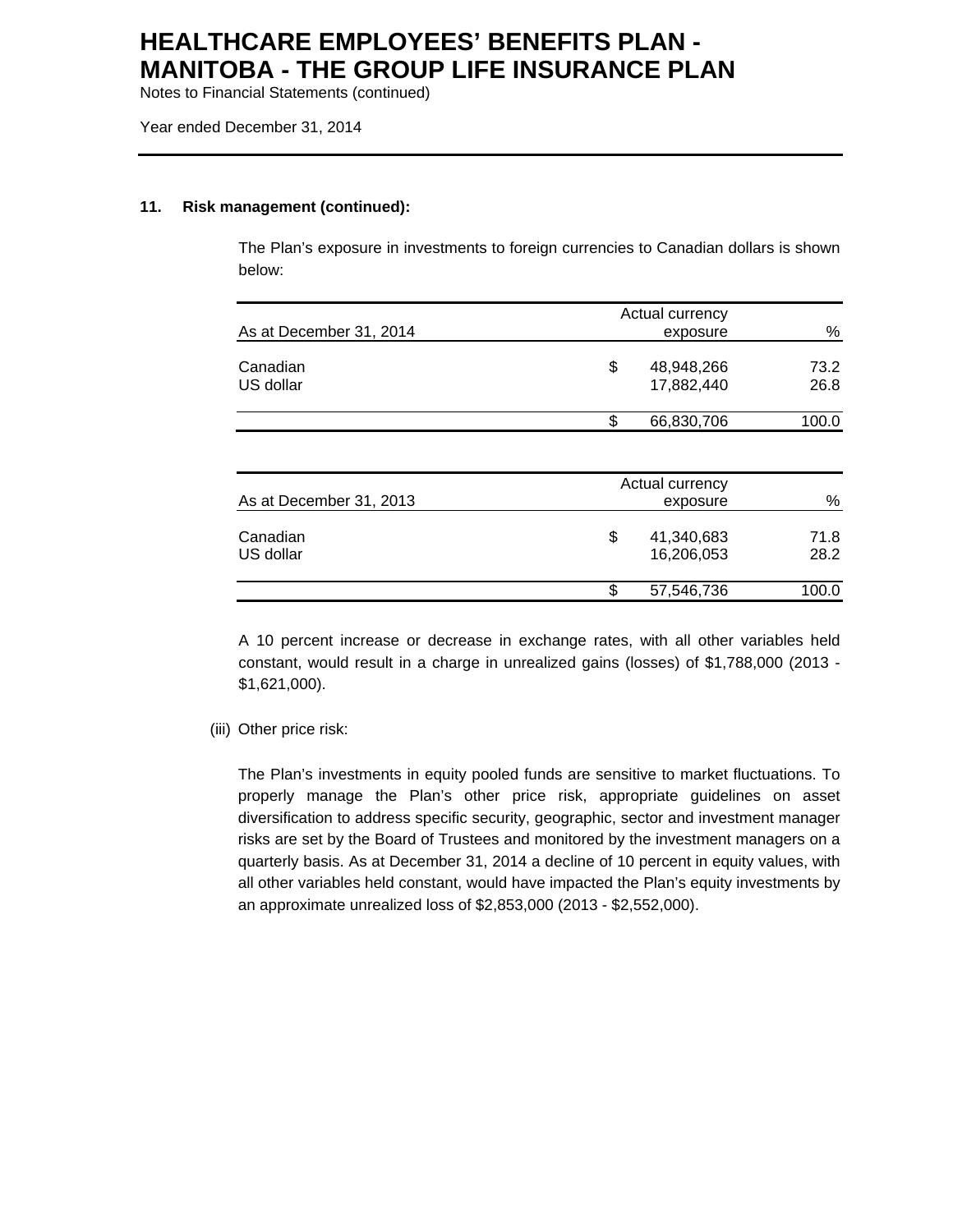Notes to Financial Statements (continued)

Year ended December 31, 2014

### **11. Risk management (continued):**

(b) Credit risk:

The Plan is exposed to credit risk, which is the risk that a counterparty will be unable to pay amounts in full when due or requested. The Plan's greatest concentration of credit risk is in its fixed income securities. The fair value of the fixed income securities includes consideration of the creditworthiness of the debt issuer. All transactions in listed securities are settled or paid for upon delivery using approved brokers. The risk of default is considered minimal, as payment is made on a purchase once the securities have been received from the broker. For sales transactions, the securities are released once the broker has made payment.

The breakdown of the Plan's bond pooled funds by credit ratings from various rating agencies is presented below:

|                        | 2014             |        |   | 2013       |         |
|------------------------|------------------|--------|---|------------|---------|
| Credit rating          | Fair value       |        |   | Fair value |         |
|                        |                  |        |   |            |         |
| AAA                    | \$<br>9,344,149  | 31.9%  | S | 7,757,115  | 29.4%   |
| AA                     | 6,837,235        | 23.3%  |   | 5,604,039  | 21.2%   |
| A                      | 8,699,346        | 29.7%  |   | 8,599,760  | 32.6%   |
| <b>BBB</b>             | 1,945,170        | 6.7%   |   | 2,144,307  | 8.1%    |
| <b>BB</b>              | 261,714          | 0.9%   |   | 126,136    | 0.5%    |
| B                      | 1,897,540        | 6.5%   |   | 1,718,617  | 6.5%    |
| Not rated              | 212,200          | 0.7%   |   | 257,756    | $1.0\%$ |
| Short-term investments | 96,595           | 0.3%   |   | 183.619    | $0.7\%$ |
|                        |                  |        |   |            |         |
|                        | \$<br>29,293,949 | 100.0% |   | 26,391,349 | 100.0%  |

Credit risk associated with premiums receivable is minimized due to their nature. Premiums are collected from participating members through the payroll process. No provision for doubtful premiums receivable has been recorded in either 2014 or 2013.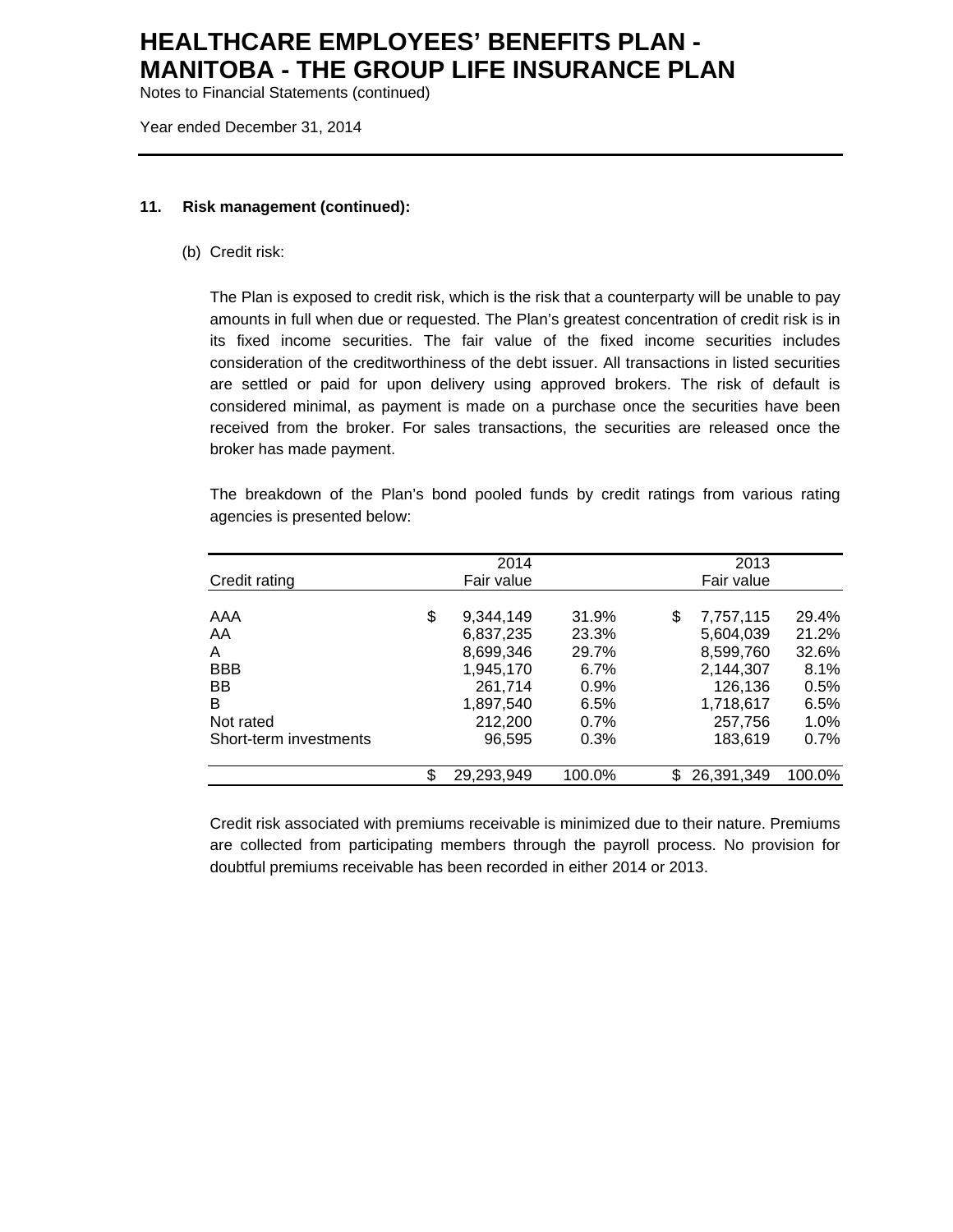Notes to Financial Statements (continued)

Year ended December 31, 2014

### **11. Risk management (continued):**

(c) Liquidity risk:

Liquidity risk is the possibility that investments of the Plan cannot be readily converted into cash when required. The Plan may be subject to liquidity constraints because of insufficient volume in the markets for the securities of the Plan or other securities may be subject to legal or contractual restrictions on their resale. Liquidity risk is managed by investing the majority of the Plan's assets in investments that are traded in an active market and can be readily disposed. The Plan's claims payable and accrued liabilities and due to Healthcare Employees' Pension Plan - Manitoba balances have contracted maturities of less than one year.

(d) Claims and premiums risk:

The nature of the unpaid claims is such that the establishment of an obligation is based on known facts and interpretation of circumstances, on a case by case basis, and is therefore a complex and dynamic process influenced by a variety of factors.

Consequently, the establishment of obligations and premium rates relies on the judgment and opinions of a number of professionals, on historical precedent and trends, on prevailing legal, economic, social and regulatory trends and on expectations as to future developments. The process of determining premium rates and reserves necessarily involves risks that the actual results will deviate, perhaps substantially, from the best estimates made.

To offset the Plan incurring abnormally high claims experience in any one fiscal period, the Plan has purchased stop loss coverage from The Great-West Life Assurance Company. The stop loss coverage becomes effective when basic life insurance claims paid are in excess of 110 percent of premiums collected in any fiscal year.

#### **12. Fair value of financial instruments:**

The fair value of the financial assets and liabilities of the Plan approximates their carrying value due to their short-term nature (except for cash and investments which are stated at fair value, note 3).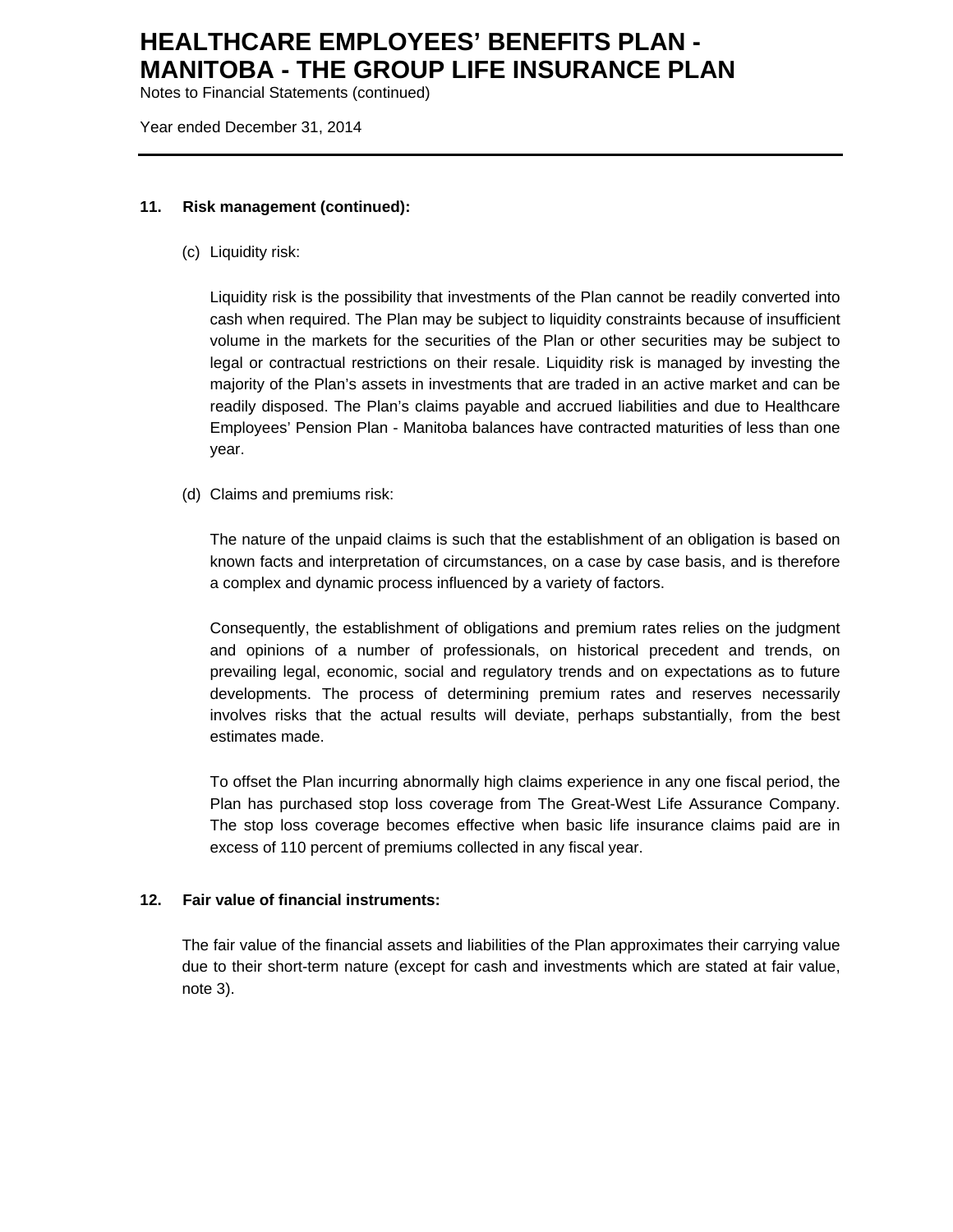Notes to Financial Statements (continued)

Year ended December 31, 2014

### **12. Fair value of financial instruments (continued):**

The Plan's assets which are recorded at fair value are required to be classified into one of three levels, depending on the inputs used for valuation. The hierarchy of inputs is summarized below:

- Level 1 Quoted prices (unadjusted) in active markets for identical assets or liabilities.
- Level 2 Inputs other than quoted prices included in Level 1 that are observable for the asset or liability, either directly (i.e. as prices) or indirectly (i.e. derived from prices).
- Level 3 Inputs for the asset or liability that are not based on observable market data (unobservable inputs).

Changes in valuation methods may result in transfers into or out of an investment's assigned level.

The following is a summary of the classification used as of December 31 in valuing the Plan's investments carried at fair value:

| December 31, 2014                                                            | Level 1                           | Level 2                     | Level 3                               | Total                                                |
|------------------------------------------------------------------------------|-----------------------------------|-----------------------------|---------------------------------------|------------------------------------------------------|
| Cash<br>Equity pooled funds<br>Bond pooled funds<br>Real estate pooled funds | 2,779,177<br>27,474,707<br>15.345 | \$<br>868,525<br>28,949,448 | \$<br>187.249<br>329,156<br>9,006,276 | \$2,779,177<br>28,530,481<br>29,293,949<br>9,006,276 |
|                                                                              | \$30,269,229                      | \$29,817,973                | 9,522,681<br>S.                       | \$69,609,883                                         |

| December 31, 2013                             | Level 1                 | Level 2       | Level 3              | Total                   |
|-----------------------------------------------|-------------------------|---------------|----------------------|-------------------------|
| Cash<br>Equity pooled funds                   | 4,942,245<br>25,260,965 | \$<br>217,589 | \$<br>37,286         | 4,942,245<br>25,515,840 |
| Bond pooled funds<br>Real estate pooled funds | 6.553                   | 26,243,509    | 141,287<br>5,639,547 | 26,391,349<br>5,639,547 |
|                                               | \$30,209,763            | \$26,461,098  | 5,818,120            | \$62,488,981            |

There were no transfers between Level 1 and Level 2 in the years ended December 31, 2014 and 2013.